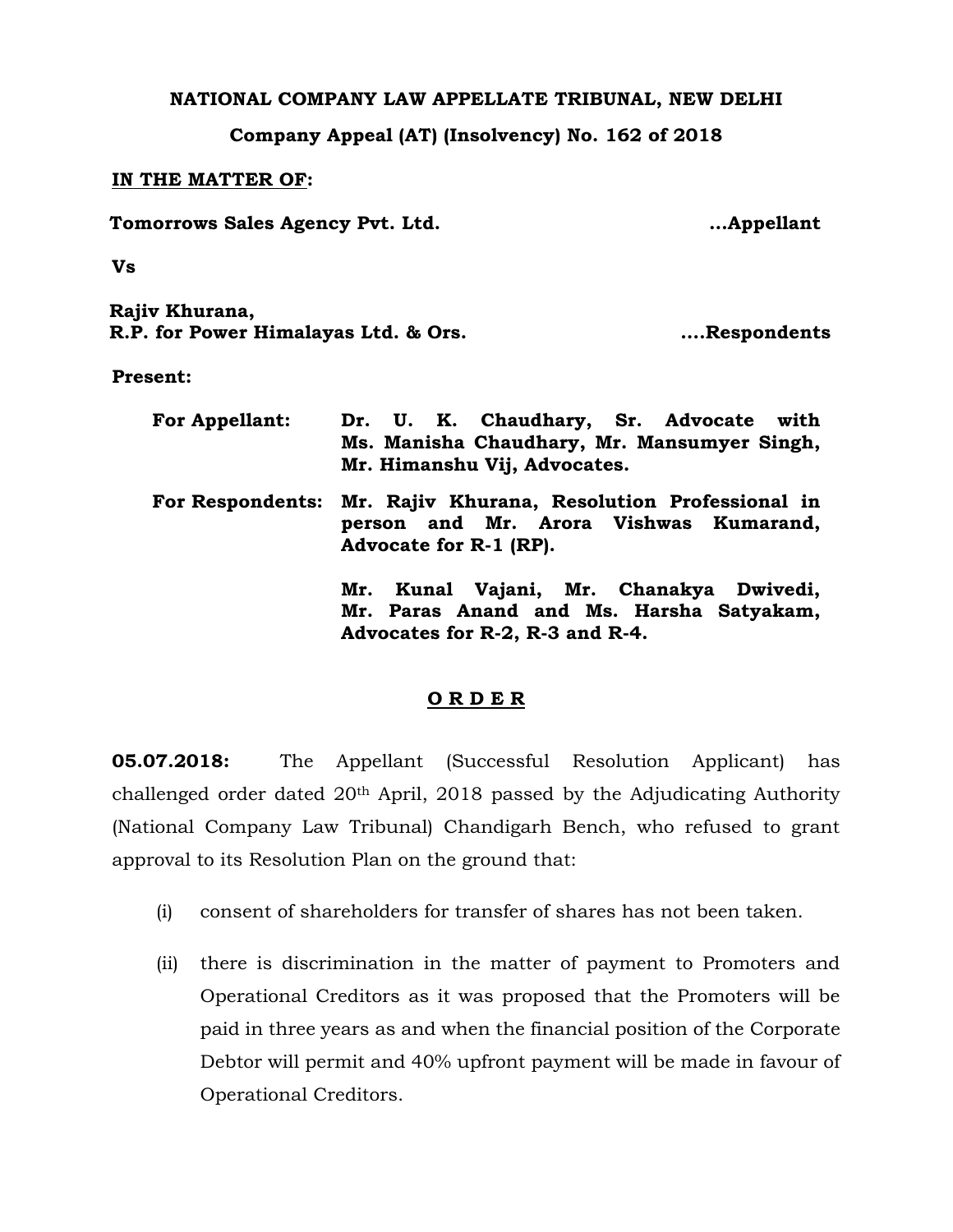(iii) the two of the Directors of the Corporate Debtor has been allowed to be retained by the Resolution Applicant.

2. It is stated that the Appellant filed affidavit stating that they have consent of 94.5% of the Shareholders for reduction of their share capital and cancellation of their share in favour of the Appellant and there is no discrimination on the matter of payment to Promoters and Operational Creditors. Payment Plan has been renewed by agreeing to make 100% upfront payment in favour of 'Operational Creditors' and to pay the amount to the 'Promoters' only if the financial position of the Corporate Debtor permits and that the Resolution Plan has been approved by 100% vote of the Committee of Creditors. Inspite of the same the Adjudicating Authority by impugned order dated 20<sup>th</sup> April, 2018 passed in CA No. 63/2018 in CP(IB) No. 75/Chd/HP/2017 rejected the same on the ground that it has no power to revisit order or to allow revised Resolution Plan.

3. On notice the Respondents including the 'Resolution Professional' and 'Committee of Creditors' have appeared. Learned counsel appearing on behalf of the 'Committee of Creditors' submits that they have approved the Resolution Plan unanimously on 09.03.2018. Learned counsel appearing on behalf of the 'Resolution Professional' submits that the Resolution Plan being in accordance with Sub-section (2) of Section 30 was cleared and approved by the 'Committee of Creditors' with 100% of voting share. It is also submitted that both the 'Resolution Professional' and the 'Committee of Creditors' have no objection to the proposed amendment made by the 'Successful Resolution Applicant'.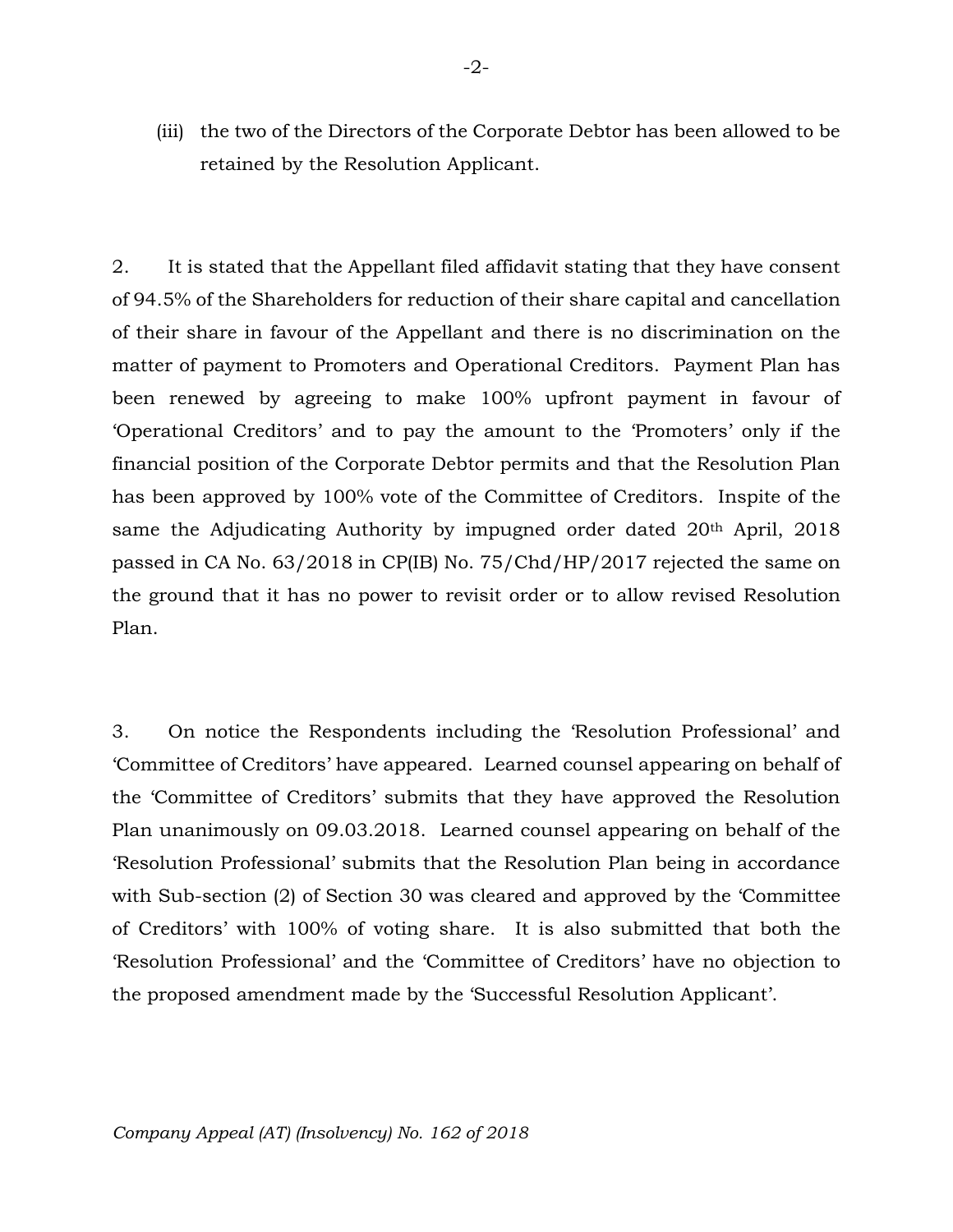4. Having heard learned counsel for the parties and taking into consideration the fact that the Resolution Plan was in consonant with Section 30(2) of the I&B Code and was approved by the Committee of Creditors unanimously, we are of the view that the Adjudicating Authority should not have rejected the same.

5. Section 29A relates to ineligibility of the Resolution Applicant. Admittedly, the Resolution Applicant is eligible and not ineligible under any of the clause of Section 29A or explanation below the same. Merely retention of two of the Directors of the Corporate Debtor does not violate any of the provision of Section 29A of the I&B Code.

6. Further, if the Directors of the Corporate Debtor are employees, it is always open to the Resolution Applicant to allow them to continue as employees, who are otherwise Operational Creditors and the Resolution Applicant is bound to pay them. In view of the aforesaid position while we hold that the original application for approval of Resolution Plan was wrongly rejected by the Adjudicating Authority, we are of the view that to ensure that the Corporate Insolvency Resolution Process undergoes successfully, the Adjudicating Authority should have accepted the amended Resolution Plan, which is advantageous to the parties and amounts to maximization of the assets of the Corporate Debtor.

7. For the reasons aforesaid while we set aside the impugned order dated 20<sup>th</sup> April, 2018 passed by Adjudicating Authority (National Company Law Tribunal) Chandigarh Bench, in CA No. 63/2018 in CP(IB) No. 75/Chd/HP/2017, approve the amended Resolution Plan of the Successful Resolution Applicant (Appellant